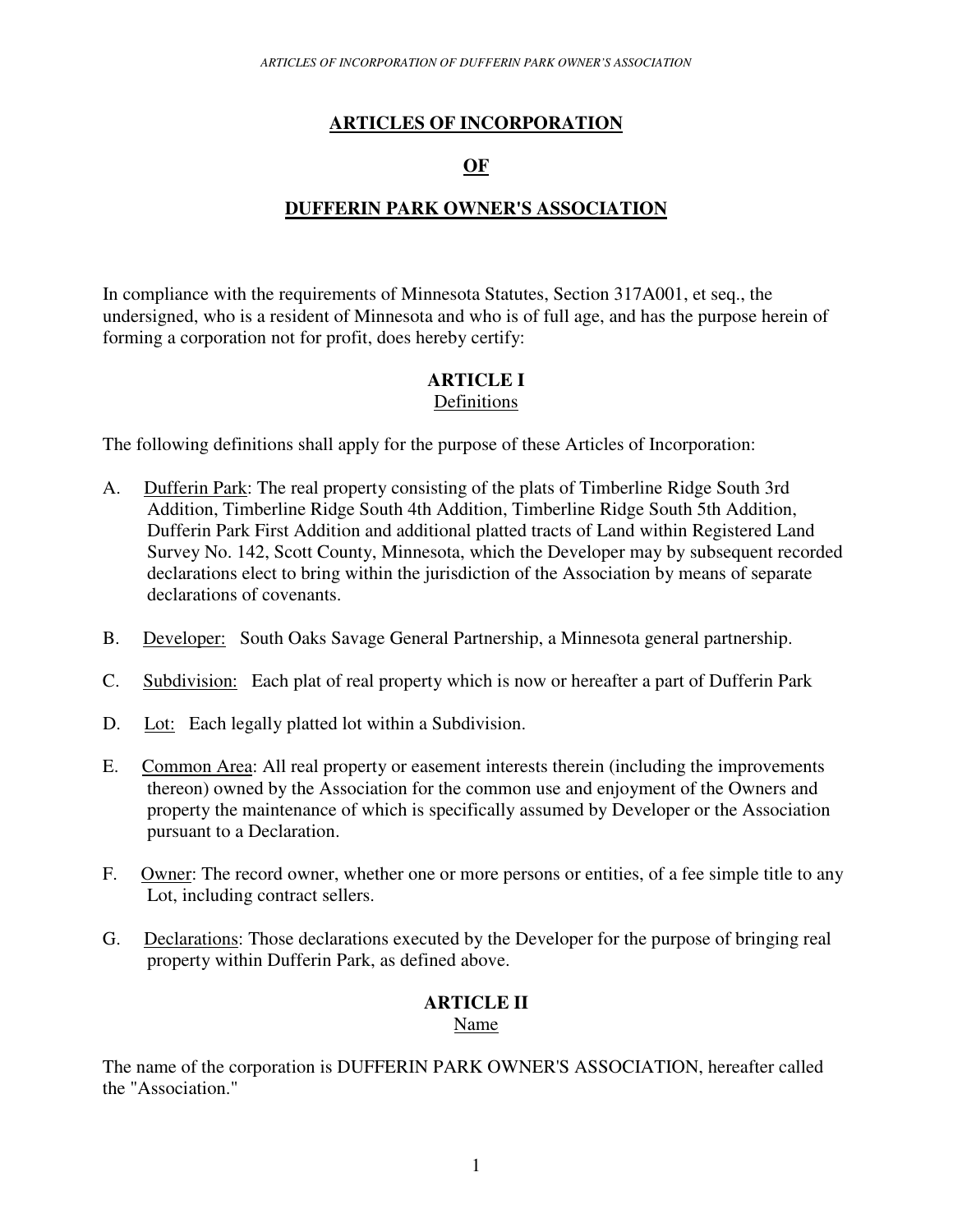### **ARTICLE III**  Registered Office

The registered office of the Association is located at 11000 West 78th Street, Suite 201, Eden Prairie, Minnesota 55344.

# **ARTICLE IV**

### Initial Registered Agent

Peter J. Gualtieri, whose address is 11000 West 78th Street, Suite 201, Eden Prairie, Minnesota 55334 is hereby appointed the initial registered agent of this Association.

## **ARTICLE V**

## Purpose and Powers of the Association

This Association does not have capital stock and does not contemplate pecuniary gain or profit to the members thereof, and the specific purposes for which it is formed are to provide for maintenance, preservation and architectural control of the residence Lots and Common Area within Dufferin Park and to promote the health, safety and welfare of the residents within Dufferin Park. For this purpose, the Association shall have the power to:

(a) exercise all of the powers and privileges and to perform all of the duties and obligations of the Association as set forth in the Declarations, as the same may be amended from time to time as therein provided, said Declarations being incorporated herein as if set forth at length;

(b) fix, levy, collect and enforce payment by any lawful means, all charges or assessments pursuant to the terms of the Declarations; to pay all expenses in connection therewith and all office and other expenses incident to the conduct of the business of the Association, including all licenses, taxes or governmental charges levied or imposed against the property of the Association;

(c) acquire (by gift, purchase or otherwise), own, hold, improve, build upon, operate, maintain, convey, sell, lease, transfer, dedicate for public use or otherwise dispose of real or personal property in connection with the affairs of the Association;

(d) borrow money, and with the assent of two-thirds (2/3) of each class of members, mortgage, pledge, deed in trust, or hypothecate any or all of its real or personal property as security for money borrowed or debts incurred;

(e) dedicate, sell or transfer all or any part of the Common Area to any public agency, authority, or utility for such purposes and subject to such conditions as may be agreed to by the members. No such dedication or transfer shall be effective unless an instrument has been signed by two-thirds (2/3) of each class of members, agreeing to such dedication, sale or transfer: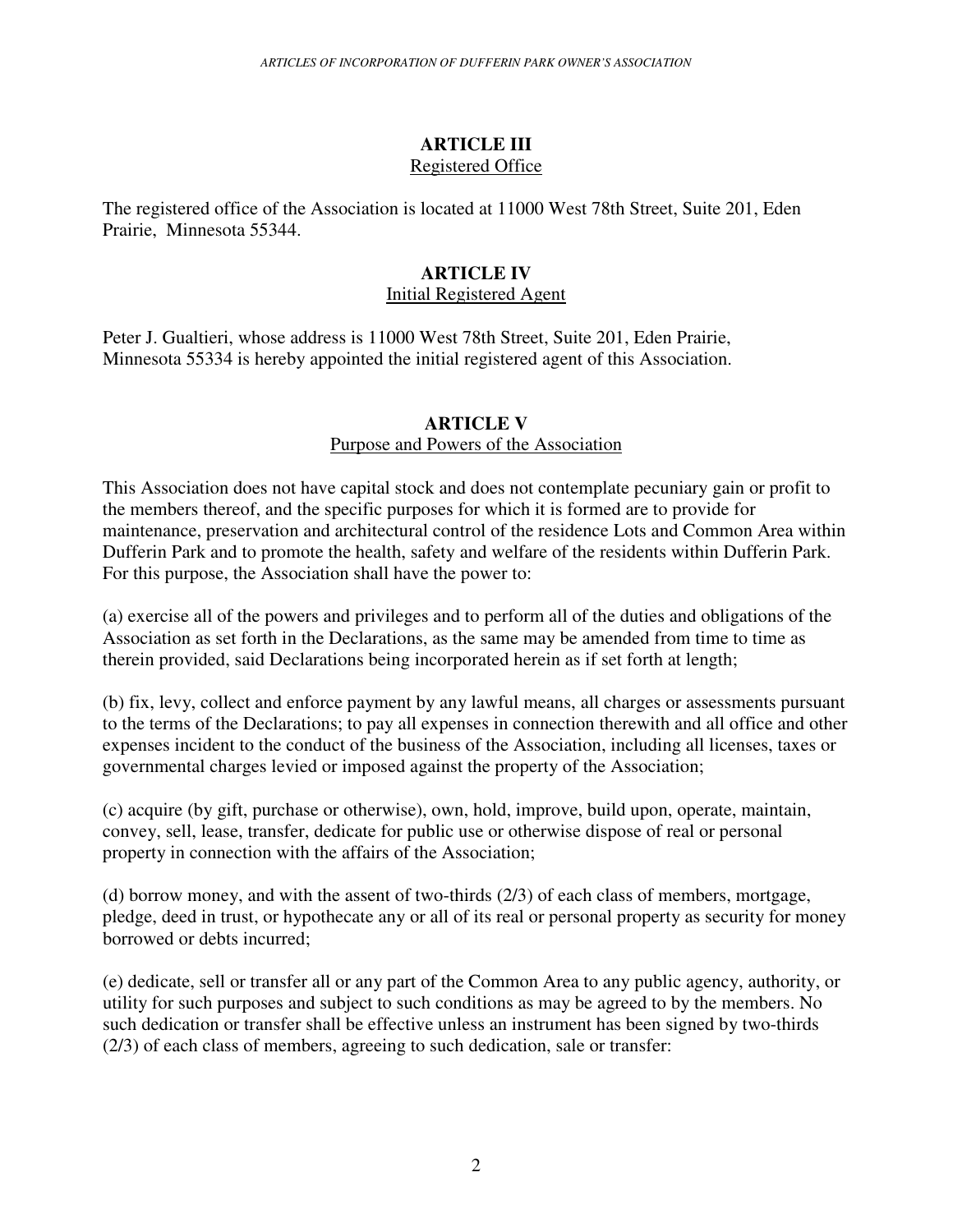(f) participate in mergers and consolidations with other nonprofit corporations organized for the same purposes or annex residential property and Common Area in addition to the area described as Dufferin Park above, provided that any such merger, consolidation or annexation shall have the assent of two-thirds (2/3) of the votes of each class of voting membership (provided, however, that it shall be within the sole discretion of Developer whether to include within Dufferin Park additional tracts of land contained in Registered Land Survey No. 142);

(g) have and to exercise any and all powers, rights and privileges which a corporation organized under the Non-Profit Corporation Law of the State of Minnesota by law may now or hereafter have or exercise.

### **ARTICLE VI**  Membership

Every person or entity who is a record owner of a fee or undivided fee interest in any Lot within Dufferin Park, including contract sellers, shall be a member of the Association. The foregoing is not intended to include persons or entities who hold an interest merely as security for the performance of an obligation. Membership shall be appurtenant to and may not be separated from ownership of any Lot.

## **ARTICLE VII**  Voting Rights

The Association shall have two classes of voting membership:

Class A, Class A members shall be all Owners, with the exception of the Developer, and shall be entitled to one vote for each Lot owned. When more than one person holds an interest in any Lot, all such persons shall be members. The vote for such Lot shall be exercised as they determine, but in no event shall more than one vote be case with respect to any LOT.

Class B. The Class B member shall be the Developer, and shall be entitled to ten (10) votes for each Lot owned. The Class B membership shall cease and be converted to Class A membership on the happening of either of the following events, whichever occurs earlier:

(a) when the total votes outstanding in the Class A membership equal the total votes outstanding in the Class B membership; or

(b) on December 31, 1997.

## **ARTICLE VIII**  Board of Directors

The affairs of this Association shall be managed by a Board of three (3) Directors, who need not be members of the Association. The number of directors may be changed by amendment of the By-Laws of the Association. The names and addresses of the persons who are to act in the capacity of directors until the selection of their successors are: